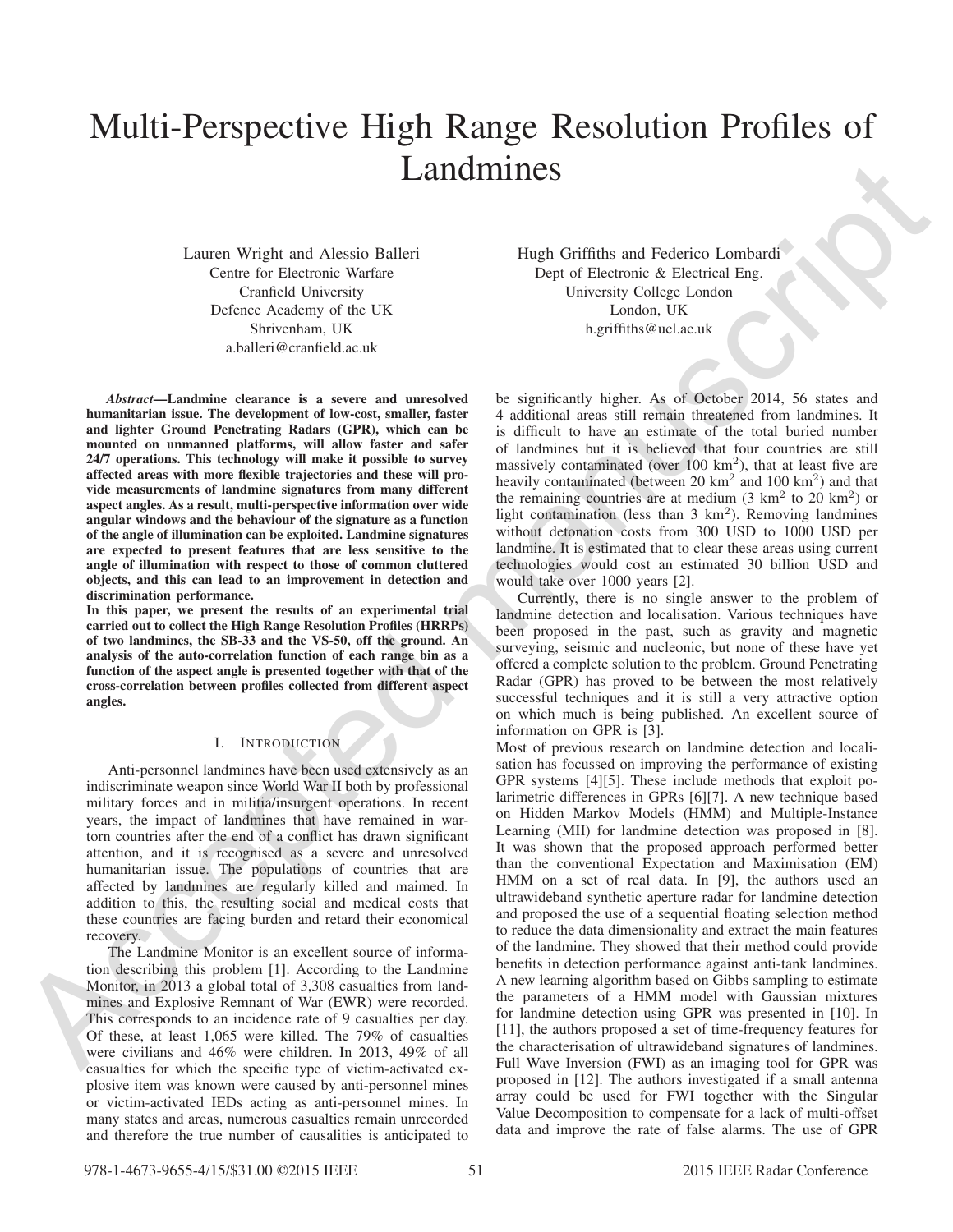

Fig. 1. Experimental set up with the two horns in front of the VNA and facing the landmine under test on the stand. The height of the antennas was 127 cm and the landmine was placed 205 cm from the two antenna horns and at height of 135.

frequency-domain spectral features to improve the detection of weak-scattering plastic mines and to reduce the number of false alarms resulting from clutter was proposed in [13] . In [14], the authors proposed the application of a modern computer vision technique to extract features for landmine detection with GPRs and showed that the technique can provide a robust tool for landmine identification.

The problem with existing vehicle mounted GPRs is that they are large, slow, and require constant supervision from human operators who are inevitably often exposed to unsafe operations. Landmine clearance is a task that is particularly suitable for robotic unmanned platforms as it is repetitive, dangerous and does not need to be carried out with excessive operational speed. Autonomous platforms are becoming a readily affordable technology and funding is currently being spent to facilitate the development of small, light, fast and low cost ultra-wideband GPR systems which can be deployed on unmanned vehicles. When this technology becomes available, it will be possible to survey affected areas with more flexible platform trajectories and this will allow the collection of multi-perspective and potentially multi-static information over much wider angular windows and from many more aspect angles. The use of multi-perspective signatures may allow the exploitation of the behaviour of the landmine signature as a function of the angle of illumination with respect to clutter. Landmines are often symmetrical in shape and hence their signatures may contain features that are less sensitive to the aspect angle compared to those of common cluttered objects. One of the objectives of this project is to study the landmine signatures as a function of the aspect angle, and identify key and robust features that can be used to enhance detection and discrimination performance.

In this paper, we present the results of an experimental trial carried out to collect HRRPs of two landmines, the SB-33 and the VS-50, off the ground. An analysis of the auto-correlation function of each range bin as a function of the aspect angle is also presented together with that of the cross-correlation between profiles collected from different aspect angles.

### II. EXPERIMENTAL SETUP

The measurements were carried out in June 2014 at the Defence Academy of the United Kingdom. Data was collected with an Anritsu Vector Network Analyser (VNA) transmitting a stepped frequency waveform of a bandwidth  $B = 3.5$  GHz,



Fig. 2. The stand used to take the measurements consisting of two styrofoam cones on top of each other. The geometry was selected to isolate the landmine returns from the multipath.

| <b>Type</b>                                         | <b>Diameter</b> | <b>Metal Content</b>            | Weight |
|-----------------------------------------------------|-----------------|---------------------------------|--------|
| $VS-50$                                             | 8.5 cm          | Low (Piston Only)               | 185g   |
| <b>SB-33</b>                                        | 8.5 cm          | Low (small internal components) | 140g   |
| <b>TABLE L</b><br>CHARACTERISTICS OF THE LANDMINES. |                 |                                 |        |

Accepted manuscript of the state of the state of the state of the state of the state of the state of the state of the state of the state of the state of the state of the state of the state of the state of the state of the from 6.5 GHz to 10 GHz, leading to a range resolution of about 4.3 cm. The frequency bandwidth was selected in order to illuminate the landmines with wavelengths comparable to the size of the internal components, despite the compromise with ground penetration which may inevatably limit the use of these frequencies to dry soil or detection of surface landmines. Two identical 15 cm x 11 cm horn antennas, separated of 4 cm, were used to transmit and receive with the VNA. The landmines under test were placed on a styrofoam cone at the centre of a rotating turntable and measurements were collected with a 10 degree rotation step over 360 degrees. During the measurements the landmines were placed at the same height as the antennas, approximately 1.3 m from the ground floor, and at a distance of about 2 m from the radar. A photo of the experimental setup is given in Figure 1. The geometry and the shape of the styrofoam cone, acting as a stand for the target, were carefully selected in order to guarantee that the echo from the target returned to the radar before any multipath reflections resulting from the intereaction between the setup and the target. The styrofoam material was used due to its low reflection properties so to minimising the impact of the stand on the measurements taken. To test the quality of the measurements and ensure multipath free data were collected, a calibrating sphere was firstly placed on the styrofoam cone and measured as it was rotating about the turntable to produce a clean Sinogram. A measurement of the background was collected for each landmine and was subtracted from the data. Data was gathered for two explosive-free anti-personnel landmines, the SB-33 and the VS-50. Photos of both landmines are shown in Figure 3 and Figure 4 and their geometrical characteristics are given in Table I.

## III. RESULTS

Figure 5 shows the high range resolution profiles for the SB-33 landmine as a function of aspect angle over 360 degrees. The profiles are normalised to the maximum value and are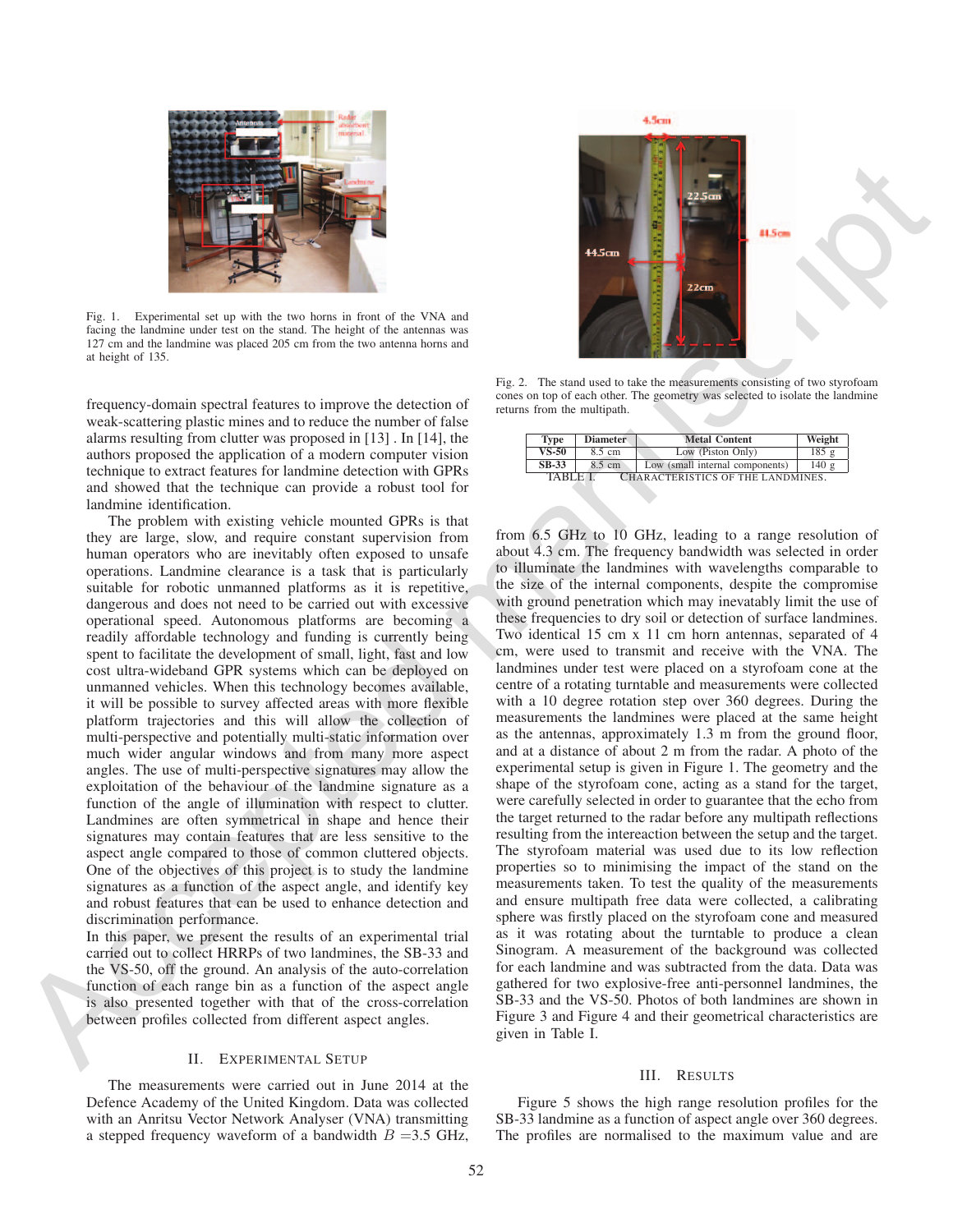

Fig. 3. A photo of the SB-33 landmine.



Fig. 4. A photo of the VS-50 landmine.

presented in a dB scale. Results show a main scattering contribution between 205 cm and 210 cm which is overall regular with aspect angle. They also show a weaker contribution between 195 cm and 200 cm which changes with aspect angle and that may be due to the features of the landmine plastic case.

Figure 6 and Figure 7 show the auto-correlation function of the I and Q components of the signature for each range bin, respectively. This was calculated as

$$
X_n(k) = \sum_{i=1}^{N_p - k} s_i(n) s_{i+k}(n) \tag{1}
$$

where *n* represents the  $n^{th}$  range bin,  $N_p$  is total number of range profiles and  $s_i$  is the I or Q component of the signature at the  $i^{th}$  aspect angle. Results show that there is a high degree of correlation as a function of aspect angle for the range bins between 205 cm and 215 cm and that some of this range



Fig. 5. High Range Resolution Profiles (HRRPs) of the SB-33 landmine as a function of aspect angle over 360 degrees. The image is in a dB scale and it is normalised to the maximum value.



Fig. 6. Autocorrelation function of the in-phase component of each range bin for the SB-33 landmine.



Fig. 7. Autocorrelation function of the quadrature component of each range bin for the SB-33 landmine.

bins can decorrelate with as much as 70 degrees. Figure 8 shows the maximum values of the cross-correlation function between all HRRPs collected from different aspect angles. This was calculated on the zero-mean and unit-power normalised profiles  $s_i(n)$  as

$$
X_{ij}(k) = \sum_{n} s_i(n+k)s_{i+j}(n)
$$
 (2)

Results show that there are very high-correlation zones for the range profiles taken from aspect angles from 0 degrees to about 100 degrees. On the average results show high levels (over 0.8) of cross-correlation between profiles with only very small areas falling below 0.6 cross-correlation.

Figure 9 shows the normalised high range resolution profiles for the VS-50 landmine as a function of aspect angle over 360 degrees. Results show a more regular scattering as a function of aspect angle with respect to the SB-33 landmine. There is a main scattering contribution between 195 cm and 200 cm which is stable with respect to aspect angle and another two scattering lines at about 205 cm and 210 cm from the radar. Results are in agreement with the more regular shape of this landmine. The scattering contribution is bigger than the landmine itself suggesting the contribution of a stronger multipath interference. Figure 10 and Figure 11 show the auto-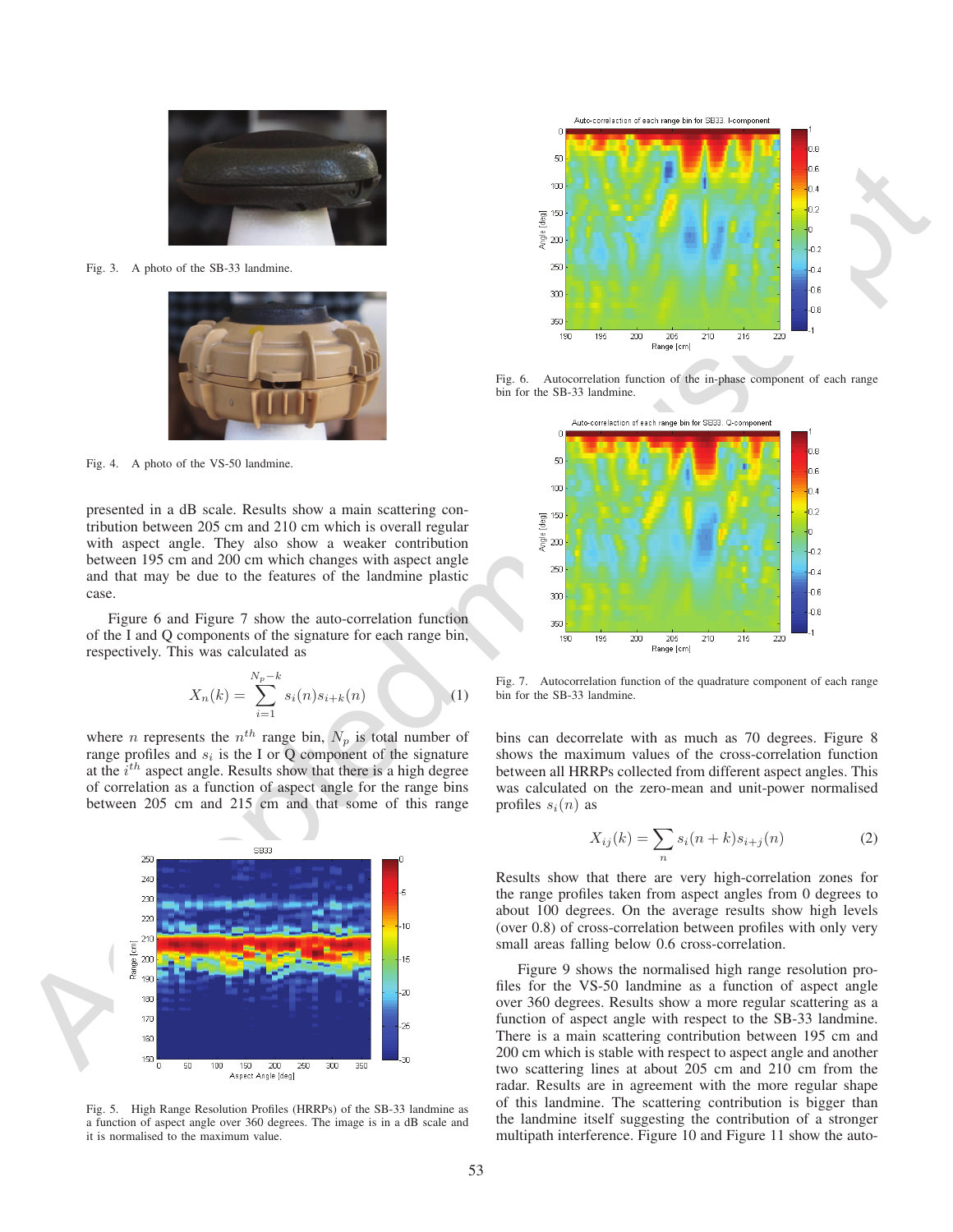

Fig. 8. Maximum values of the cross-correlation between High Range Resolution Profiles of the SB-33 landmine collected from different aspect angles.



Fig. 9. High Range Resolution Profiles (HRRPs) of the VS-50 landmine as a function of aspect angle over 360 degrees. The image is in a dB scale and it is normalised to the maximum value.

Accepted manuscript correlation function of the in-phase and quadrature components of each range bin of the VS-50 landmine. As with the SB-33 landmine some range bins decorrelate after as much as about 100 degrees and now these extend for a much longer distance from 190 cm to 215 cm. This is in agreement with the results of the HRRPs that show a much longer response for the VS-50 with respect to the SB-33. Results of the crosscorrelation between range profiles taken from different aspect angles show a much higher degree of correlation with respect to the SB-33, with cross-correlation values being over 0.8 between all profiles. The differences in the level of crosscorrelation between the two landmines (Figure 8 and Figure 12) may be due to the shape of the plastic case of the SB-33 which is not as symmetrical as that of the VS-50.

## IV. CONCLUSION

We carried out an experimental trial to collect multiperspective high range resolution profiles of two landmines off-the-ground and we analysed the cross-correlation properties of the landmine signature as a function of aspect angle. Results showed that, for these measurements, there is a high level of cross correlation between profiles collected from different



Fig. 10. Autocorrelation function of the in-phase component of each range bin for the VS-50 landmine.



Fig. 11. Autocorrelation function of the quadrature component of each range bin for the VS-50 landmine.



Fig. 12. Maximum values of the cross-correlation between High Range Resolution Profiles of the VS-50 landmine collected from different aspect angles.